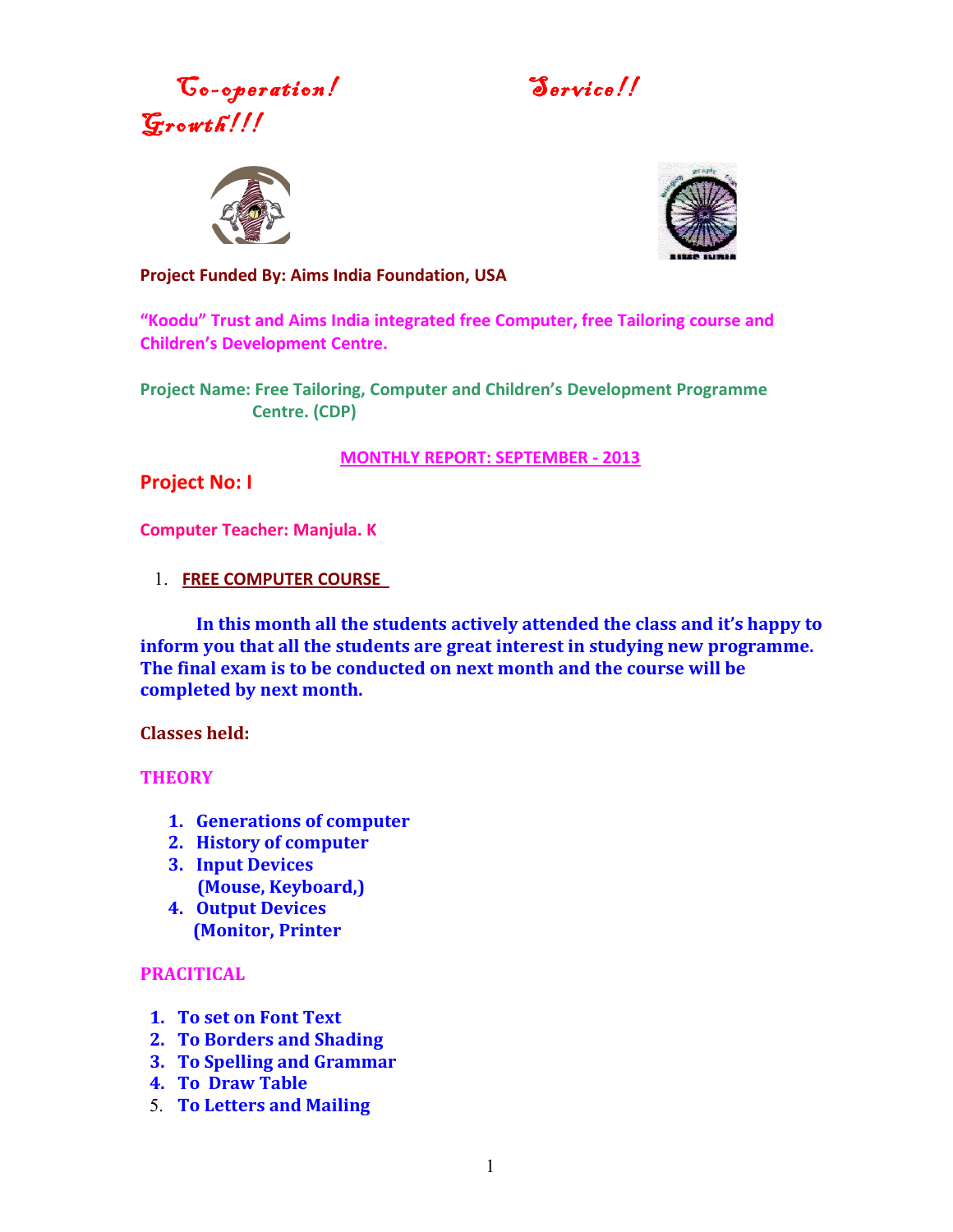| SI.No                   | <b>Name of Student</b> | <b>Name of the</b><br>class conducted | <b>Attendance (Out of</b><br>26 days) |  |  |
|-------------------------|------------------------|---------------------------------------|---------------------------------------|--|--|
| $\mathbf{1}$            | <b>PRABU.T</b>         | <b>MS Office</b>                      | 24                                    |  |  |
| $\overline{2}$          | <b>SACHIN. R</b>       | $\boldsymbol{v}$                      | 23                                    |  |  |
| $\overline{\mathbf{3}}$ | <b>SANJAI. R</b>       | $\boldsymbol{\eta}$                   | 24                                    |  |  |
| 4                       | <b>NAVEETHA. S</b>     | $\boldsymbol{\eta}$                   | 25                                    |  |  |
| 5                       | <b>NALLASEVAM.S</b>    | $\boldsymbol{v}$                      | 26                                    |  |  |
| 6                       | <b>KARTHICK.C</b>      | $\boldsymbol{\eta}$                   | 26                                    |  |  |
| $\overline{\mathbf{z}}$ | <b>AJITH RAJA .A</b>   | $\boldsymbol{\eta}$                   | 26                                    |  |  |
| 8                       | <b>VIGNESH. T</b>      | $\boldsymbol{\eta}$                   | 22                                    |  |  |
| $\overline{9}$          | <b>MANAGA.S</b>        | $\boldsymbol{\eta}$                   | 20                                    |  |  |
| 10                      | <b>DIVYA. T</b>        | $\boldsymbol{\eta}$                   | 23                                    |  |  |
| 11                      | <b>SOUNDARYA. R</b>    | $\boldsymbol{\eta}$                   | 22                                    |  |  |
| 12                      | <b>SOUJANYA. M</b>     | $\boldsymbol{v}$                      | 23                                    |  |  |
| 13                      | <b>PAVITHRA. S</b>     | $\boldsymbol{\eta}$                   | 25                                    |  |  |
| 14                      | <b>PRASEETHA. T</b>    | $\boldsymbol{\eta}$                   | 24                                    |  |  |
| 15                      | <b>NANDHINI.K</b>      | $\boldsymbol{v}$                      | 24                                    |  |  |
| 16                      | <b>MAHA LAKSHMI. K</b> | $\boldsymbol{\eta}$                   | 26                                    |  |  |

# **Project No: 2**

**Tailoring Teacher: Sunitha C.B.**

**2. FREE TAILORING COURSE:**

**In this month the women were taught how to stitch different kinds of chudithar and all the women learnt to stitch the Chudithar. All the women were attending the class without any fail.**

| SI.No | <b>Name of the students</b> | <b>Name of the class</b><br>conducted | <b>Attendance</b><br>(Out of 26 days) |
|-------|-----------------------------|---------------------------------------|---------------------------------------|
|       | <b>NUSRATH .M.S</b>         | <b>Tailoring</b>                      | 24                                    |
| 2     | <b>SARFUNNISA.K.M</b>       | $\mathbf{v}$                          | 24                                    |
| 3     | <b>JUMAILA.O.P</b>          | $\boldsymbol{\eta}$                   | 26                                    |
| 4     | <b>SAJNA AMMEER ABBAS</b>   | $\mathbf{r}$                          | 26                                    |
| 5     | <b>R. NIRMALA</b>           | $\boldsymbol{\eta}$                   | 25                                    |
| 6     | <b>JASNA. K</b>             | $\mathbf{H}$                          | 22                                    |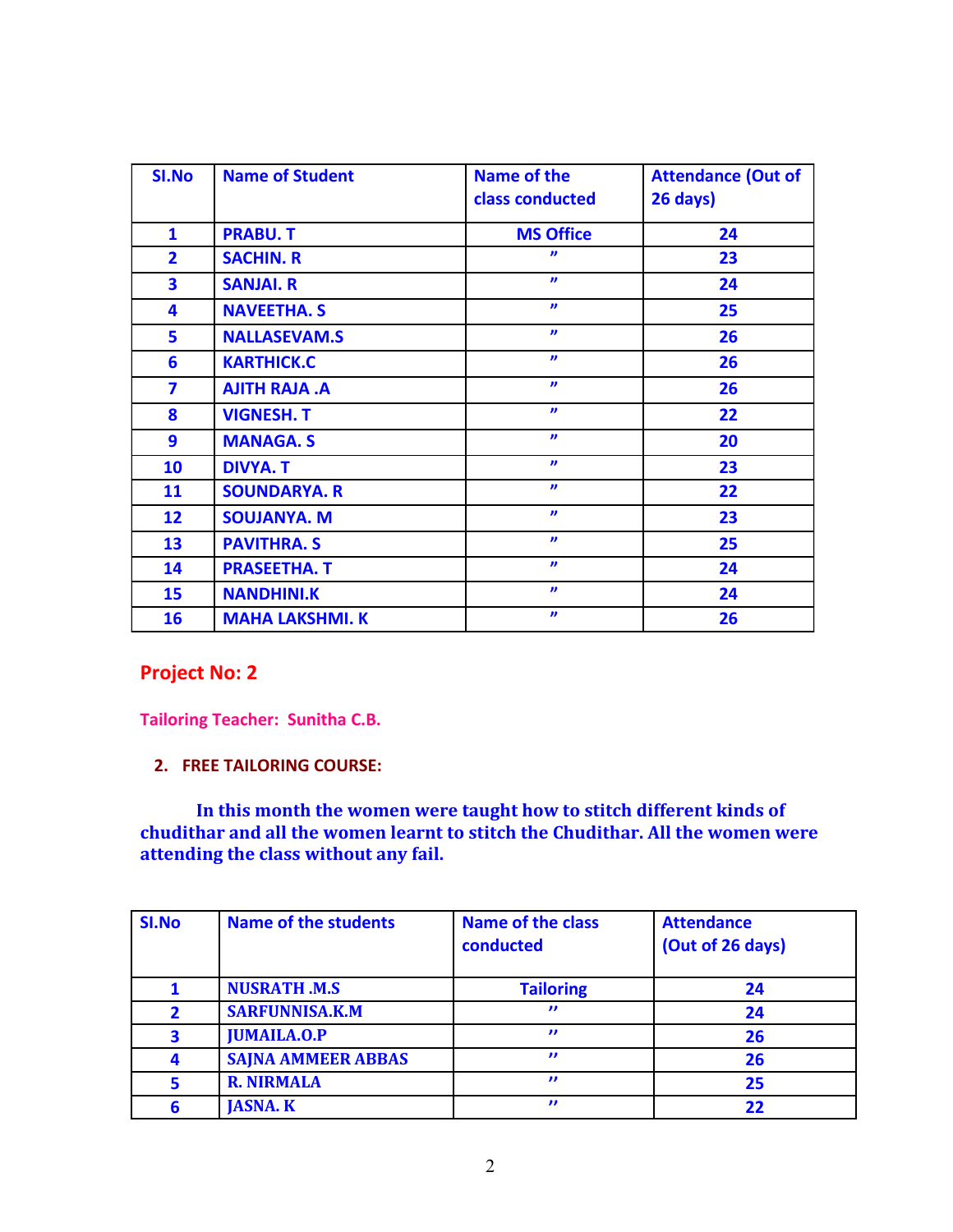|    | <b>SHAHINA.K</b>   | $\boldsymbol{\eta}$ | 21 |
|----|--------------------|---------------------|----|
| 8  | <b>NUSRATH. A</b>  | $\mathbf{v}$        | 22 |
| 9  | <b>FOUSIYA. K</b>  | $\mathbf{v}$        | 23 |
| 10 | <b>RASHEEDA. A</b> | $\mathbf{v}$        | 26 |
| 11 | <b>INDRANI. E</b>  | $\mathbf{v}$        | 24 |
| 12 | <b>S.PAVITHRA</b>  | $\mathbf{v}$        | 21 |
| 13 | <b>NASEEMA. K</b>  | $\mathbf{v}$        | 20 |
| 14 | <b>RAJEENA</b>     | $\mathbf{v}$        | 24 |
| 15 | <b>SHAMNA. C.N</b> | $\mathbf{v}$        | 25 |
| 16 | <b>JISHA. P</b>    | $\boldsymbol{\eta}$ | 25 |

### **CO-ORDINATOR MONTHLY REPORT**

### **Name of the Co-ordinator: Murugarajan**

| <b>Name</b>             | <b>M. Murugarajan</b>    |
|-------------------------|--------------------------|
| <b>Month</b>            | <b>SEPTEMBER 2013</b>    |
| <b>Place</b>            | <b>Kolappally</b>        |
| <b>Reporting Period</b> | <b>SEPTEMBER 1 to 30</b> |

**In this month Field co-coordinator visited three children development progrmme (Thiruvalluvar,Nelliyalam,Kottapady ). Science exhibition was conducted at Kolappally high school and almost fifty students participated and all these fifty students were from the children development progrmme. The winners of the competition were awarded with prizes by the panjayat President (Mr. Jayaram) and School Head master .And the function ended with a vote of thanks which was delivered by Michael sir. The photos regarding this exhibition were also attached here with.**

#### **Note:**

**We remind you that the honorarium for the past three months was given to the teachers. So we request you to raise us the second part fund.**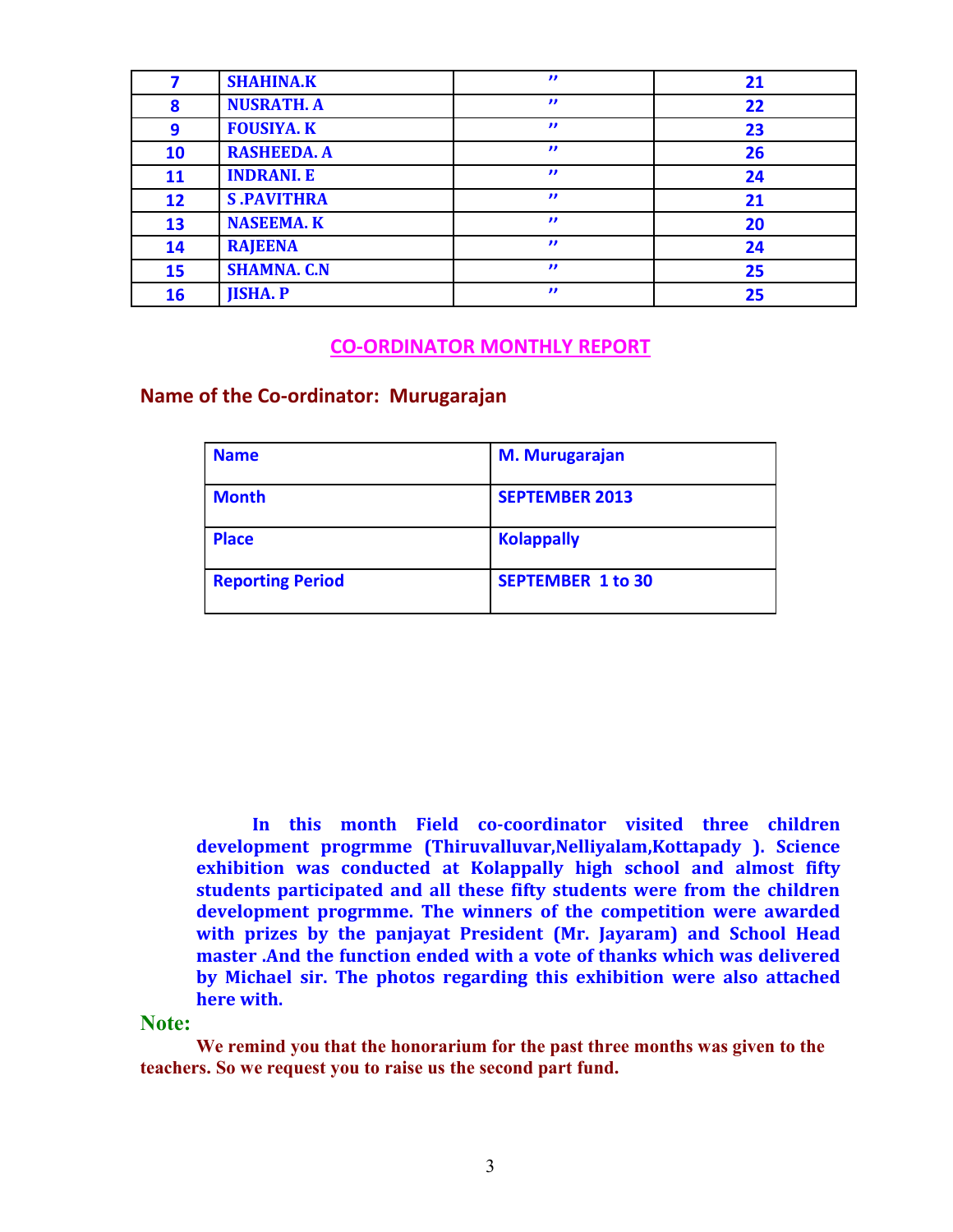



## **PROJECT NAME: Free Tailoring, Computer and Children's Development Programme Project Funded By: Aims India Foundation, USA CONDUCTED BY: "KOODU" SERD TRUST, KOLAPPALLY, THE NILGIRIS.**

#### **ACCOUNTS DETAILS OF STAFF HONORARIUM & ROOM RENT FOR MONTH OF SEPTEMBER -2013.**

| SI. No                  | <b>Date</b> | <b>Particulars</b>                                                                                             | <b>Donation</b> |           | <b>Expenses</b> |           |
|-------------------------|-------------|----------------------------------------------------------------------------------------------------------------|-----------------|-----------|-----------------|-----------|
|                         |             |                                                                                                                | <b>Rs</b>       | <b>Ps</b> | <b>Rs</b>       | <b>Ps</b> |
|                         |             | <b>AIMS INDIA FOUNDATION</b><br>(USA)                                                                          | 13,000          | 00        |                 |           |
| $\mathbf{1}$            | 01.10.2013  | <b>Honorarium For</b><br><b>SEPTEMBER - 2013</b><br>to the staff<br>(Computer Teacher)<br>Miss. Manjula .K     |                 |           | 3,000           | 00        |
| $\overline{\mathbf{2}}$ | 01.10.2013  | <b>Honorarium For</b><br>SEPTEMBER - 2013<br>to the staff<br>(Tailoring Teacher)<br>Ms. Sunitha C.B            |                 |           | 3,000           | 00        |
| 3                       | 01.10.2013  | <b>Honorarium For</b><br><b>SEPTEMBER - 2013</b><br>to the staff<br>(Filed Co-Ordinator)<br>Mr. M. Murugarajan |                 |           | 4,000           | 00        |
| 4                       | 01.10.2013  | <b>Computer centre</b><br>Room rent for the month of<br>SEPTEMBER - 2013<br>(Mr. Shine Varghees Chacko)        | ----            |           | 1,500           | 00        |
| 5                       | 01.10.2013  | <b>Tailoring centre Room rent for</b><br>the month of<br><b>SEPTEMBER - 2013</b><br>(Mr. P.K. Komukutty)       | ----            | -----     | 1,500           | 00        |
|                         |             | <b>Grand total</b>                                                                                             | 13,000          | 00        | 13,000          | 00        |

**(Thirteen Thousand Only)**